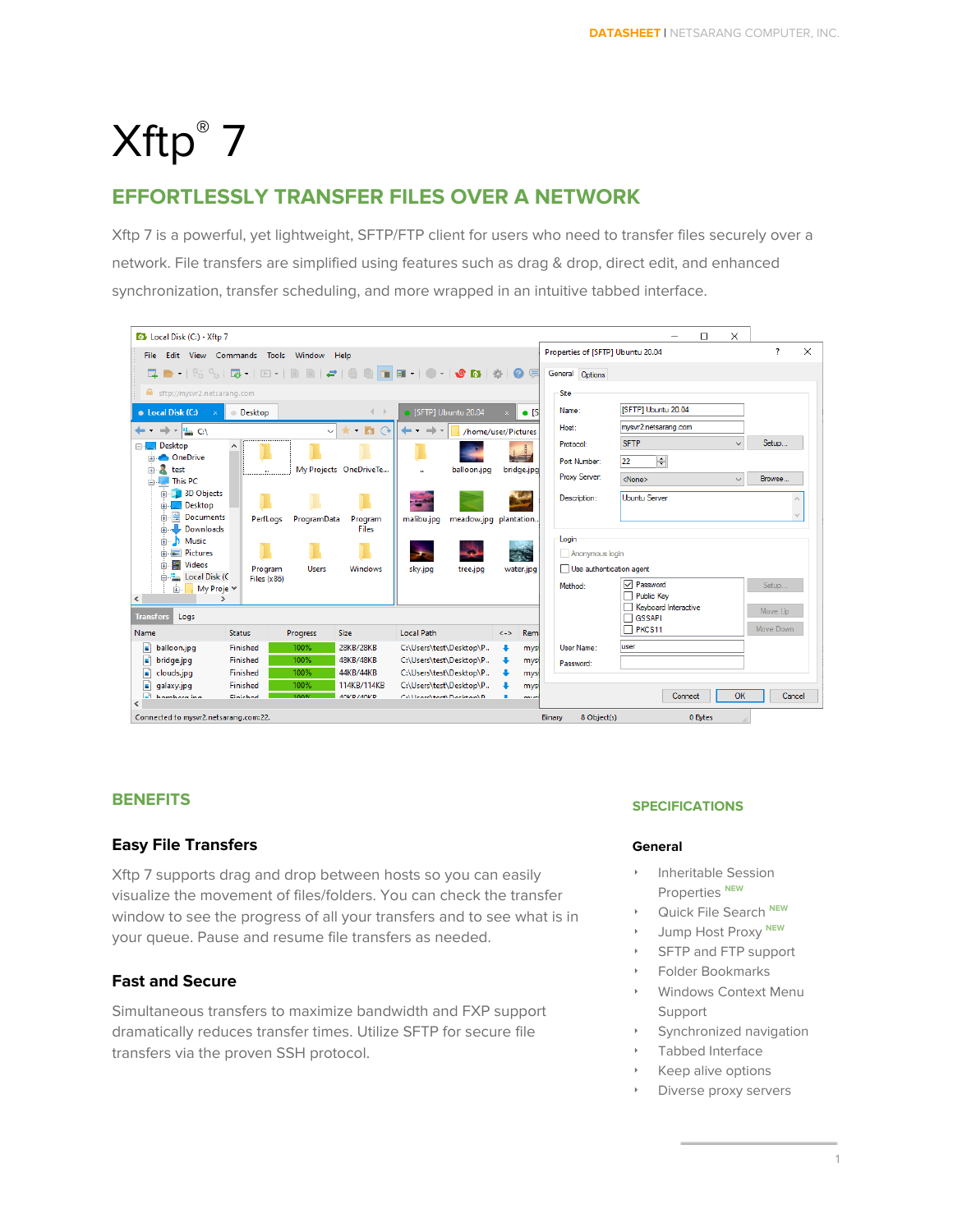#### **Management Made Easy**

Xftp 7 makes managing sessions easier than ever. Whether you're working on 2 hosts or 200 hosts, optimize your workflow with features such as a tabbed environment, direct edit, synchronized navigation, and much more.

#### **NEW & KEY FEATURES**

#### **Transfer Scheduling NEW**

Xftp 7 now allows you to send and receive files based on user-defined time schedules. Set your schedules and let Xftp handle the rest.

| Scheduled Transfer                                                                                     | Schedule                                                   | $\times$                                                                                                                 |                               |                     | $\times$                              |
|--------------------------------------------------------------------------------------------------------|------------------------------------------------------------|--------------------------------------------------------------------------------------------------------------------------|-------------------------------|---------------------|---------------------------------------|
| <b>Name</b><br>StartOn<br>2020-10-14 AM 12:43:15<br>A - Backup<br>B - Backup<br>2020-10-14 AM 12:44:46 | Schedule<br>C - Backup<br>Name:<br>Start on:<br>10/14/2020 | $\frac{1}{\tau}$<br>u-<br>12:58:01 AM                                                                                    | <b>l</b> ime<br>0 12:43:15 AM | <b>Last RunTime</b> | Last <sub>R</sub><br>Task h<br>Task h |
|                                                                                                        | Period:<br>Once                                            | $\frac{4}{7}$ day<br>Sun<br>$\checkmark$<br>$\vee$<br>Last day                                                           |                               |                     |                                       |
|                                                                                                        | Source<br>Session Type:<br>Local<br>Session:<br>Type:      | $\checkmark$<br>$\ldots$<br>○File ● Folder<br>C:\Users\test\Desktop\Pictures<br>$\cdots$<br>%Y: year, %m: month, %d: day |                               |                     |                                       |
| $\hat{C}$                                                                                              | Destination<br>Session Type:<br>Remote<br>Session:         | $\checkmark$<br>C:\Users\test\Documents\NetSarang Computer\7\Xftp\Sessior                                                |                               |                     | $\rightarrow$                         |
| Refresh<br>Log Folder<br>Run                                                                           | Path:                                                      | /home/user/Pictures                                                                                                      | Edit                          | Save As             | Delete                                |
|                                                                                                        |                                                            | Cancel<br>OK                                                                                                             |                               |                     | Close                                 |

#### **Inheritable Session Properties NEW**

Session folders can now behave as templates for any new sessions created under it. You can apply changes made to a session folder to already existing sessions and subfolders as well. This feature can be useful if you need to create multiple session files with similar properties or for when you need to mass edit multiple session files.

#### **Quick File Search NEW**

Easily search and filter the current directory's files and subdirectories with Xftp 7's Quick File Search. This feature can come in handy when you quickly need to search for files and directories to transfer, delete, etc.

‣ FXP Support

#### **File Transfers**

- **EXECUTE:** Transfer Scheduling NEW
- ‣ Enhanced Synchronization
- ‣ Transfer files simultaneously
- ‣ Pause/Resume
- Transfer window

#### **Security**

- OpenSSH CA Authentication **NEW**
- PKCS#11 Support
- ‣ Kerberos Support
- ‣ AES128/192/256, 3DES, BLOWFISH, CAST128, ARCFOUR, RIJNDAEL encryption algorithms
- ‣ Master Password
- ‣ RSA/DSA/ECDSA/ED25519 Public key, Password, and Keyboard interactive user authentication
- SHA1, SHA1-96, MD5, MD5-96, and RIPEMD160 MAC algorithms
- Zlib compression

#### **Appearance**

- ‣ Image Thumbnail Previews **NEW**
- ‣ Theme Selection
- Tabbed Interface
- ‣ Customizable standard toolbar buttons

#### **Interoperability**

‣ Command line access with Xshell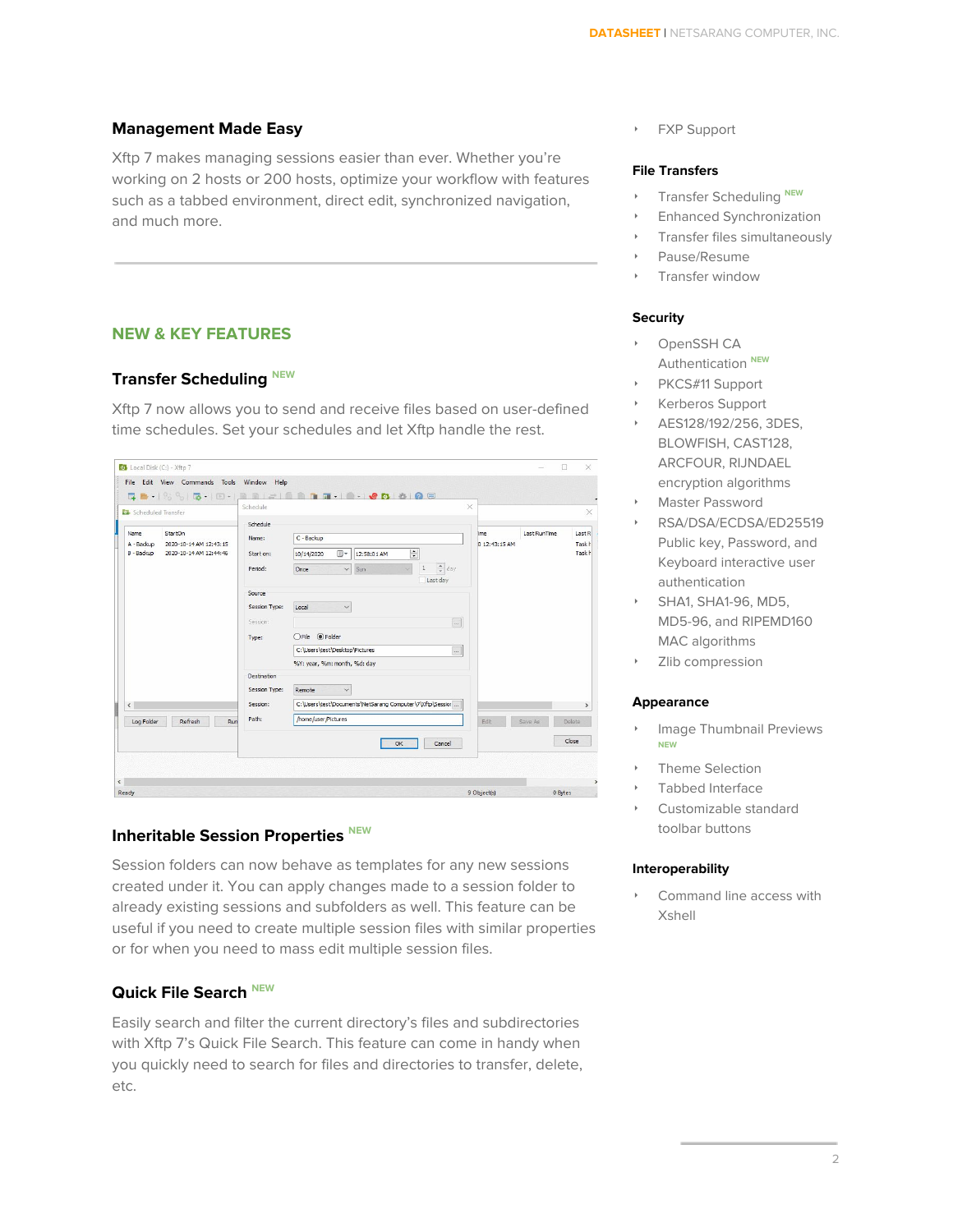## **Image Thumbnail Previews NEW**

With Xftp 7 you can view thumbnail previews for image files directly within Xftp. Take the guesswork out of identifying image files by name only and be certain of which images you are editing/transferring.

| <b>D</b> [SFTP] Ubuntu 20.04 - Xftp 7                                                   |                                                                                                |                        | $\times$<br>$\Box$                      |
|-----------------------------------------------------------------------------------------|------------------------------------------------------------------------------------------------|------------------------|-----------------------------------------|
| File Edit View Commands Tools Window Help                                               |                                                                                                |                        |                                         |
|                                                                                         |                                                                                                |                        |                                         |
| sftp://mysvr2.netsarang.com                                                             | $\star$<br>user.                                                                               |                        | Password                                |
| Local Disk (C:)<br>$4 +$<br>$\propto$                                                   | [SFTP] Ubuntu 20.04                                                                            |                        | 4 ト                                     |
| $\leftarrow$ $\rightarrow$ $\leftarrow$ $\sim$ CA<br>$-\pm$ $\frac{1}{2}$ $\rightarrow$ | $\leftarrow$ . $\rightarrow$ .<br>/home/user/Pictures                                          |                        | $\pm$ - $\Box$ $\Theta$<br>$\checkmark$ |
| SWinREAg My Projects OneDriveTe<br>PerfLogs<br>ProgramData<br>×.                        | balloon.jpg<br>bridge.jpg<br>clouds.jpg<br>à.                                                  | galaxy.jpg             | homberg.jpg                             |
| Program<br>Program<br><b>Users</b><br>Windows<br>Files<br>Files (x86)                   | malibu.jpg<br>meadow.jpg plantation<br>lake.jpg<br>sea3.jpg<br>sea2.jpg<br>sky.jpg<br>tree.jpg | rocks.jpg<br>water.jpg | sea.jpg                                 |
| <b>Transfers</b><br>Logs<br>Status<br>Size<br>Name<br>Progress                          | <b>Local Path</b><br><b>Remote Path</b><br>$\langle - \rangle$                                 |                        | Speed                                   |
| $\epsilon$<br>Connected to mysvr2.netsarang.com:22.                                     | Binary<br>16 Object(s)                                                                         |                        | $\rightarrow$<br>1014KB                 |

#### **Enhanced Synchronization**

Xftp 7 includes enhanced synchronization capabilities for multiple files, both locally and remotely. Users can easily synchronize their local work to a remote or backup server to create a consistent environment.

#### **Various Encoding Support Including Unicode**

Ensure that your files can be shared internationally regardless of a file name's language. Xftp 7 supports a variety of encodings including Unicode, so file names will display correctly in various languages all within a single window.

#### **Windows Context Menu Support**

Right click files and folders in the File Explorer to access the Windows Context menu from directly within Xftp 7. You can now have access to third party compression and encryption programs with a single click.